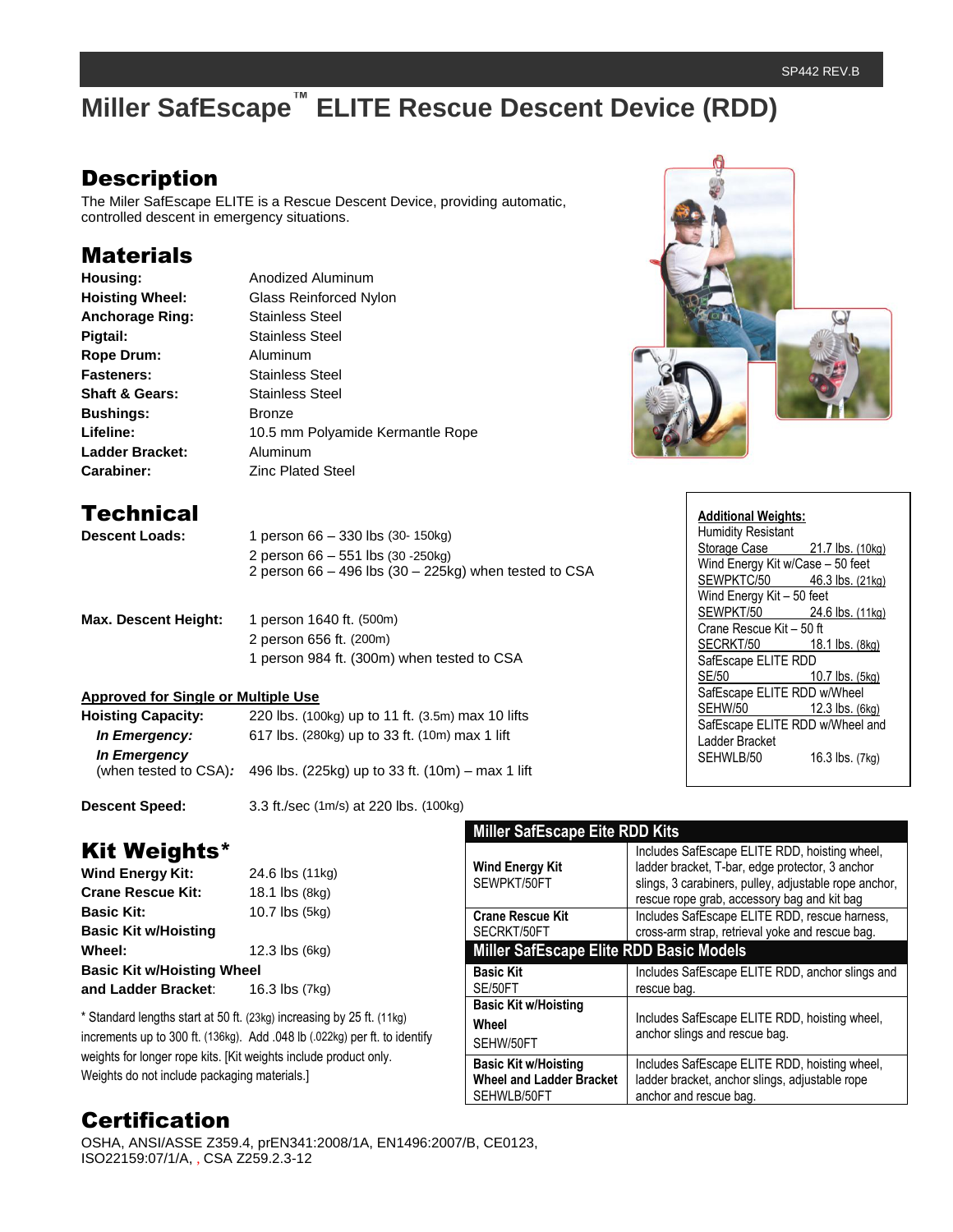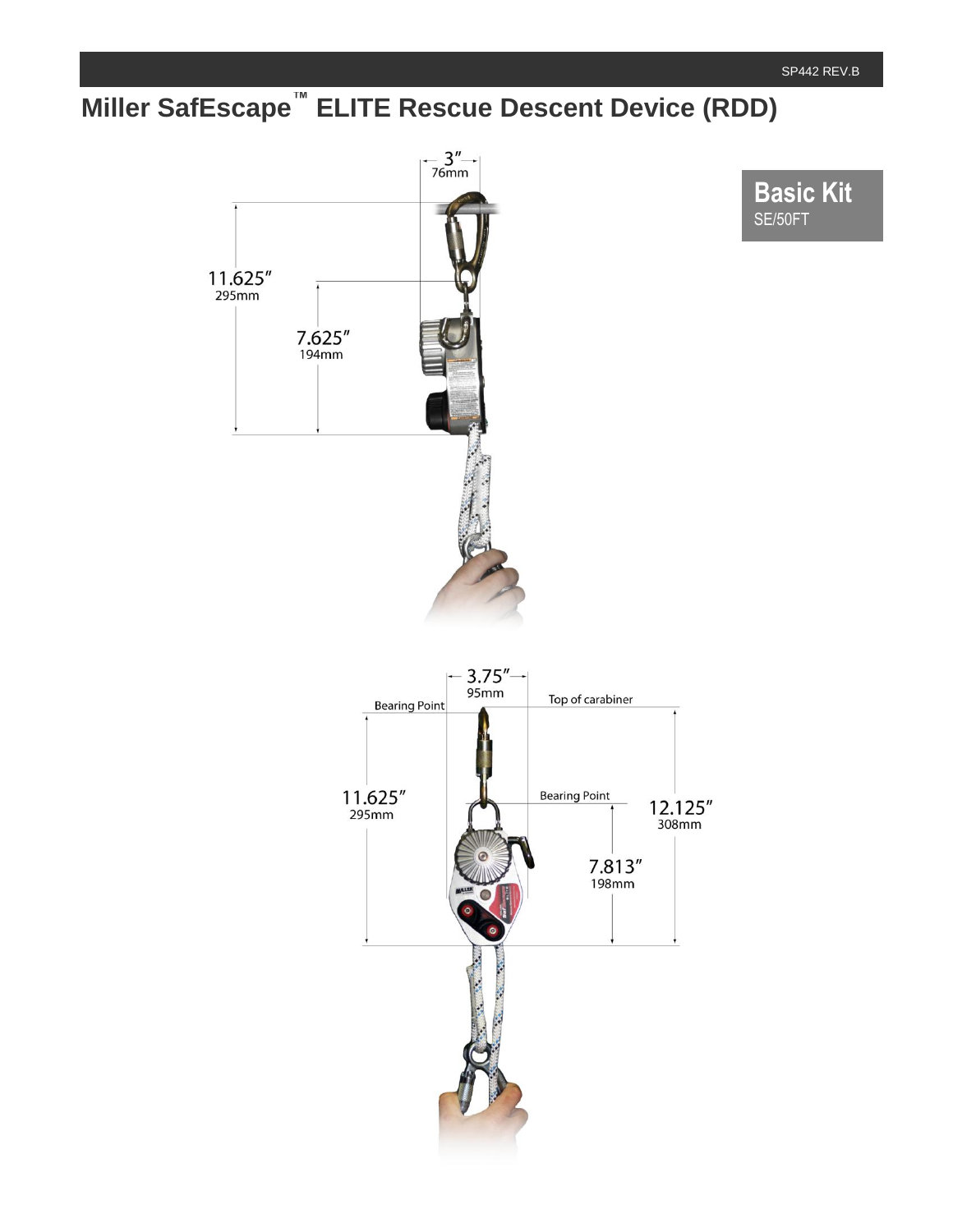

**Basic Kit with Hoisting Wheel** SEHW/50FT